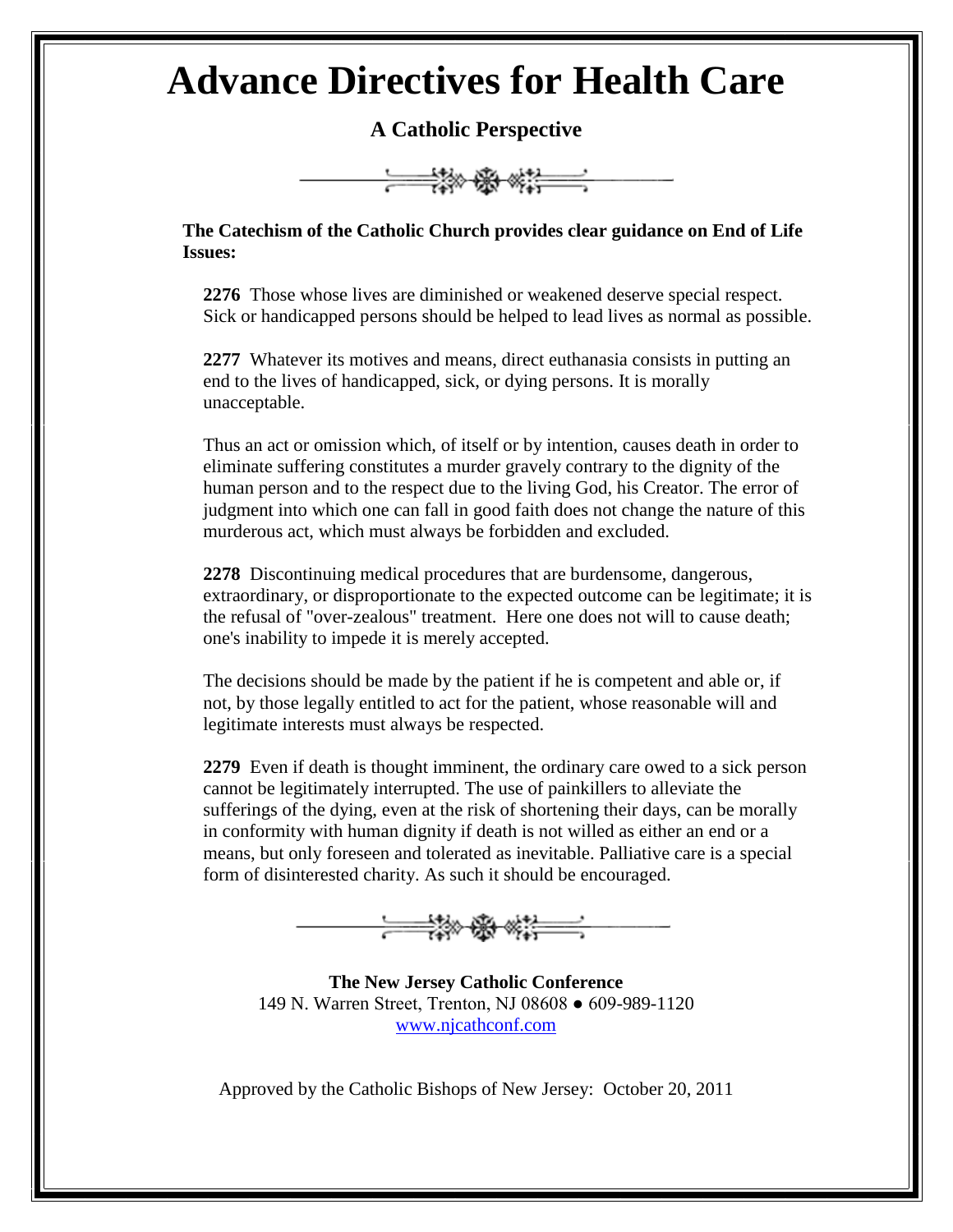## **Combined Advance Directive for Health Care and Form for Appointing a Health Care Representative (Proxy)**

Individuals have a legal right to appoint a Health Care Representative (Proxy) and to execute an Advance Directive for Health Care.

Before completing an advance directive, you should discuss your wishes about medical treatment with family, physician/s and your Health Care Representative (Proxy). An attorney is not required to complete an advanced directive, but you may wish to consult one concerning your directive.

After completing an advanced directive, you should review it periodically to make certain that your wishes remain the same as when you completed the advance directive. You can change or cancel your advance directive at any time. If you do change or cancel your advance directive, do so in writing and provide copies of the new or revised directive to your family, physician/s and your Health Care Representative (Proxy).



## **Statement of Belief**

Catholics believe that life is a holy gift of a loving God for which we are responsible, but do not own. We believe that assisted death and suicide destroy human life and are never allowed.

As an adult, I have the right to make decisions about my health care. As a Catholic, I believe that I may never choose my own death as an end or a means. There may come a time when I am unable to express my own health care decisions. By preparing this advance directive, I give instructions and wishes for my future health care decisions.

This advance directive for health care shall take effect when I am not able to express my health care decisions, as determined by my attending physician.

I direct that those responsible for my care make my health care decisions according to my stated wishes and in accordance with Catholic Moral Teaching.

I direct those with responsibility for my care to arrange for me to receive the Catholic sacraments of Reconciliation, the Eucharist and the Anointing of the Sick.

I direct that this advance directive be included in my permanent medical record.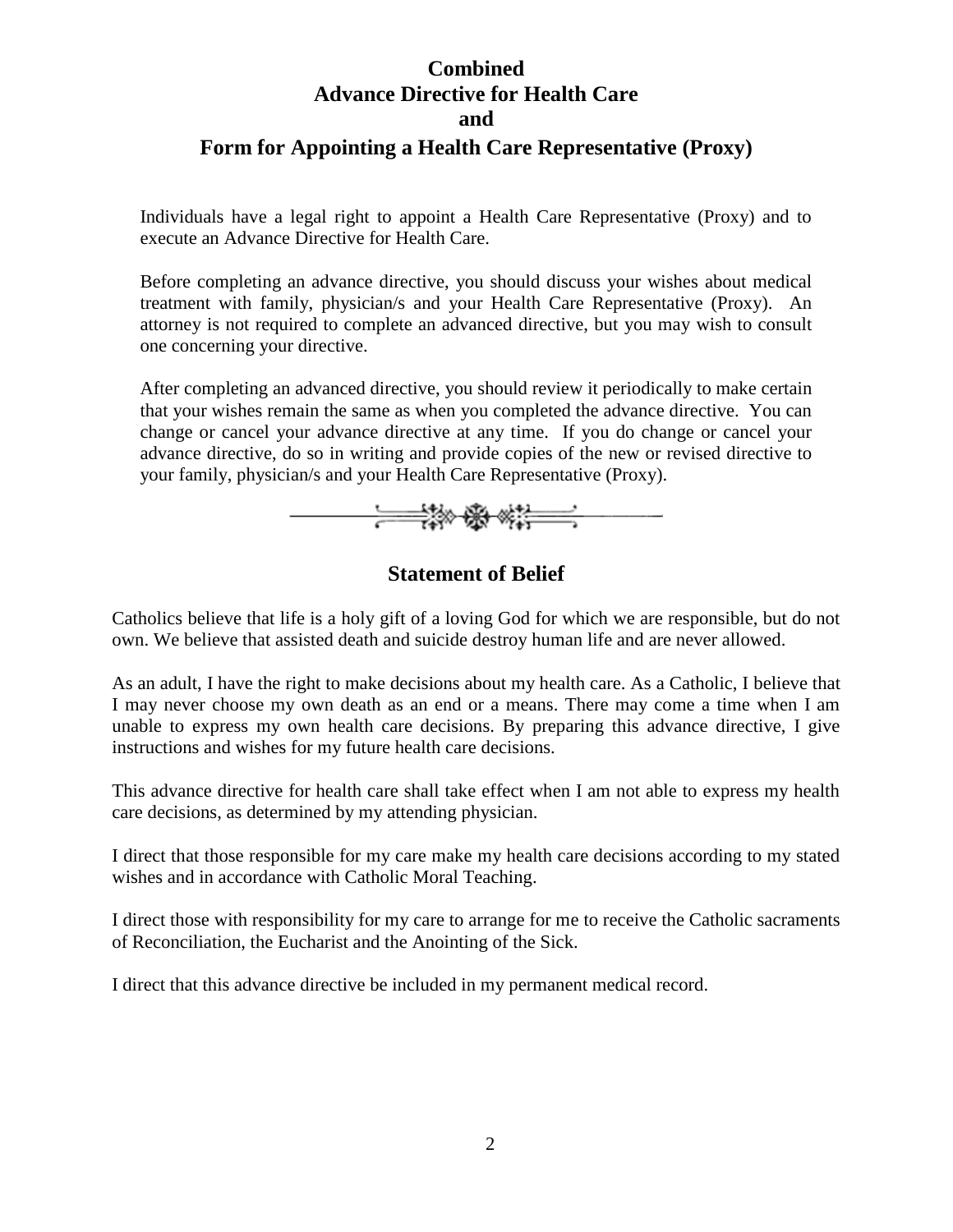### **Part One: Naming My Health Care Representative**

# Name \_\_\_\_\_\_\_\_\_\_\_\_\_\_\_\_\_\_\_\_\_\_\_\_\_\_\_\_\_\_\_\_\_\_\_\_\_\_\_\_\_\_\_\_\_\_\_\_\_\_\_\_\_\_\_\_\_\_\_\_\_\_\_\_\_\_\_\_\_\_\_\_ Address \_\_\_\_\_\_\_\_\_\_\_\_\_\_\_\_\_\_\_\_\_\_\_\_\_\_\_\_\_ City \_\_\_\_\_\_\_\_\_\_\_\_\_\_\_\_ State \_\_\_\_ Zip \_\_\_\_\_\_\_\_ Home Phone \_\_\_\_\_\_\_\_\_\_\_\_\_\_\_\_\_\_\_\_\_\_\_\_\_\_\_\_\_\_ Cell Phone \_\_\_\_\_\_\_\_\_\_\_\_\_\_\_\_\_\_\_\_\_\_\_\_\_\_ Email Address \_\_\_\_\_\_\_\_\_\_\_\_\_\_\_\_\_\_\_\_\_\_\_\_\_\_\_\_\_\_\_\_\_\_\_\_\_\_\_\_\_\_\_\_\_\_\_\_\_\_\_\_\_\_\_\_\_\_\_\_\_\_\_\_\_

**A. I have chosen the following person to be my Health Care Representative.**

The above designated person is authorized to be my health care representative to make my health care decisions when I am not able to do so for myself. If my wishes are not clear or events take place that I have not addressed, I ask that my health care representative make the decisions based upon what my health care representative knows of my wishes and in accordance with the moral teachings of the Catholic Church.

#### **B. I have chosen the following person(s) as my Alternate Health Care Representative(s), if the person I have chosen above is not able, not willing, or not available to act as my health care representative:**

#### **First Alternate Health Care Representative:**

| Address __________________________________City ______________________State ______ Zip ______________                                                                                                                                                                                                                            |  |
|---------------------------------------------------------------------------------------------------------------------------------------------------------------------------------------------------------------------------------------------------------------------------------------------------------------------------------|--|
| Home Phone                                                                                                                                                                                                                                                                                                                      |  |
|                                                                                                                                                                                                                                                                                                                                 |  |
| If the person I have chosen as my First Alternate Health Care Representative is not able, not<br>willing, or not available to act as my health care representative, my Second Alternate Health<br>Care Representative is authorized to be my health care representative.<br><b>Second Alternate Health Care Representative:</b> |  |
| Name                                                                                                                                                                                                                                                                                                                            |  |
|                                                                                                                                                                                                                                                                                                                                 |  |
|                                                                                                                                                                                                                                                                                                                                 |  |
|                                                                                                                                                                                                                                                                                                                                 |  |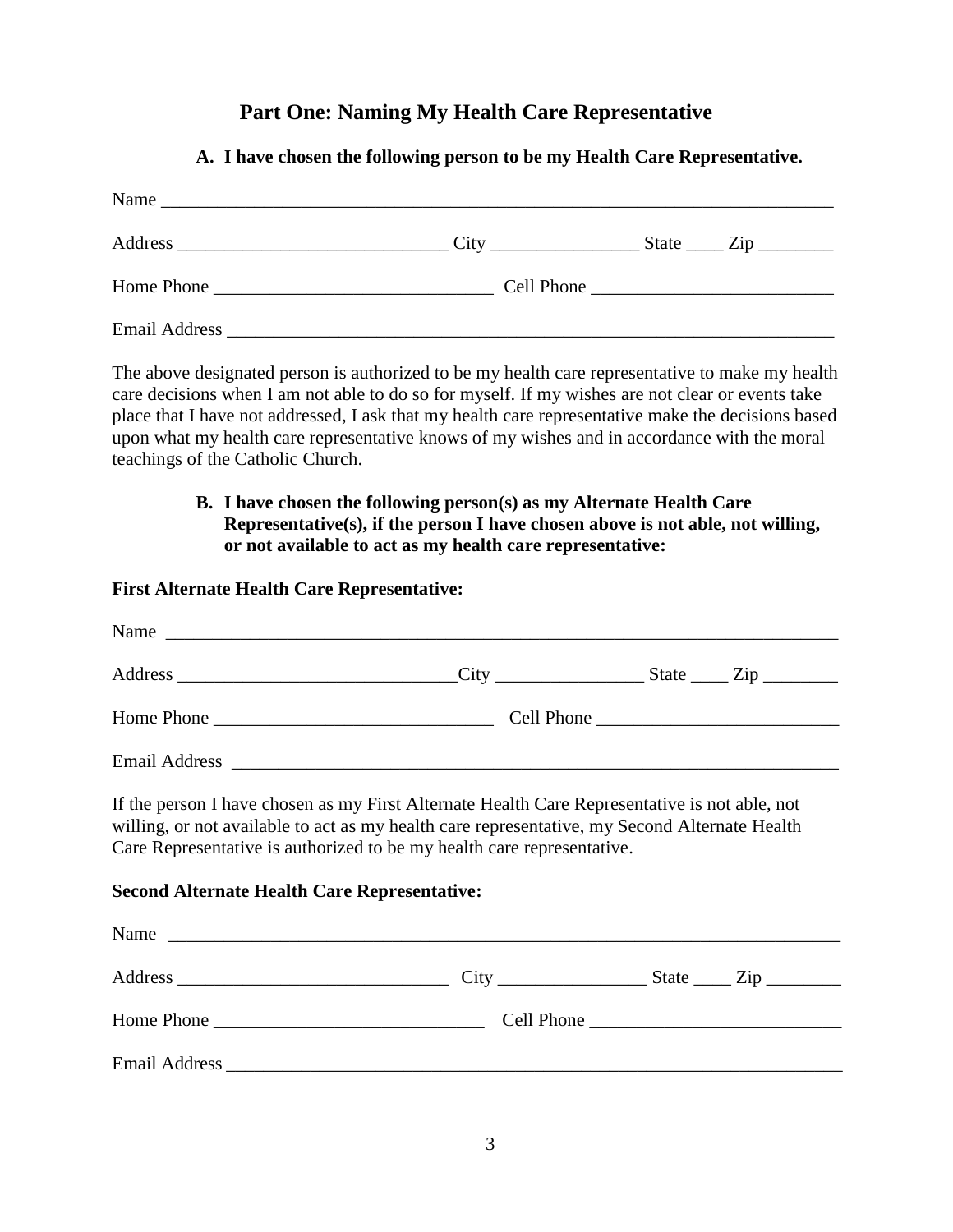If my wishes are not clear or events take place that I have not addressed, I ask that my Alternate Health Care Representative(s) make the decisions based upon what he or she knows of my wishes and in accordance with the moral teachings of the Catholic Church.

I have talked with my Health Care Representative and my First and Second Alternate Health Care Representatives about this responsibility. Each has willingly agreed to accept and exercise this responsibility

## **Part Two: Treatment Choice Instructions**

In Part Two, you are asked to give directions about your future health care. This will mean making important and difficult choices. You need to think about and write down different situations when different types of medical treatments, including life-sustaining actions, **you** want to be given or not to be given.

Before finishing this part, you should review these decisions with your health care representative, physician(s), priest, deacon, spouse, family members or those who may be responsible for your care.

**GENERAL INSTRUCTIONS: I direct those responsible for my care to carry out the following**:

|                      | Initial one of the following statements -- either A or B.                                                                                                                                                                                                                                                                                                                                                                                                                                                                                                                                               |  |  |  |
|----------------------|---------------------------------------------------------------------------------------------------------------------------------------------------------------------------------------------------------------------------------------------------------------------------------------------------------------------------------------------------------------------------------------------------------------------------------------------------------------------------------------------------------------------------------------------------------------------------------------------------------|--|--|--|
|                      | A. I direct that all medically indicated treatments and food and water (through tubes if<br>necessary) be given to maintain my life, no matter what my physical or mental<br>condition. (Skip B $& C$ and go directly to D)<br><b>OR</b>                                                                                                                                                                                                                                                                                                                                                                |  |  |  |
| $(Go \text{ to } C)$ | B. If a serious health condition occurs and my primary physician and at least one other<br>physician who has personally examined me, decide that the irreversible process of<br>dying has begun and death is very near, and I have received the sacraments of the<br>Catholic Church, I direct not to have treatments that would only prolong my dying. If<br>these treatments have been started, they should be stopped. I also want to be given all<br>necessary medical care appropriate to stop pain and to make me comfortable, even if<br>they may indirectly or unintentionally shorten my life. |  |  |  |
|                      |                                                                                                                                                                                                                                                                                                                                                                                                                                                                                                                                                                                                         |  |  |  |
|                      | C. If I have been diagnosed as being in a permanent coma or in a persistent vegetative<br>state after being examined by my primary physician and at least one other physician<br>who is qualified to make this decision, I direct that                                                                                                                                                                                                                                                                                                                                                                  |  |  |  |
|                      | 1. Extraordinary* medical care, as understood in the teachings of the Catholic<br>Church, including food and water (through tubes if needed) shall be used no<br>matter what my physical or mental health.<br><b>OR</b>                                                                                                                                                                                                                                                                                                                                                                                 |  |  |  |
|                      | 2. Extraordinary* medical care, as understood in the teachings of the Catholic<br>Church, shall not be used. I direct that food and water (through tubes if<br>needed) be continued unless or until the benefits of this food and water are<br>clearly outweighed by a definite danger or burden, or are of no benefit to me.                                                                                                                                                                                                                                                                           |  |  |  |
|                      | * Extraordinary medical care is understood as those medicines, treatments or operations which<br>may be very expensive, may cause excessive pain or other extreme difficulties or which may offer<br>no reasonable hope of benefit.                                                                                                                                                                                                                                                                                                                                                                     |  |  |  |

4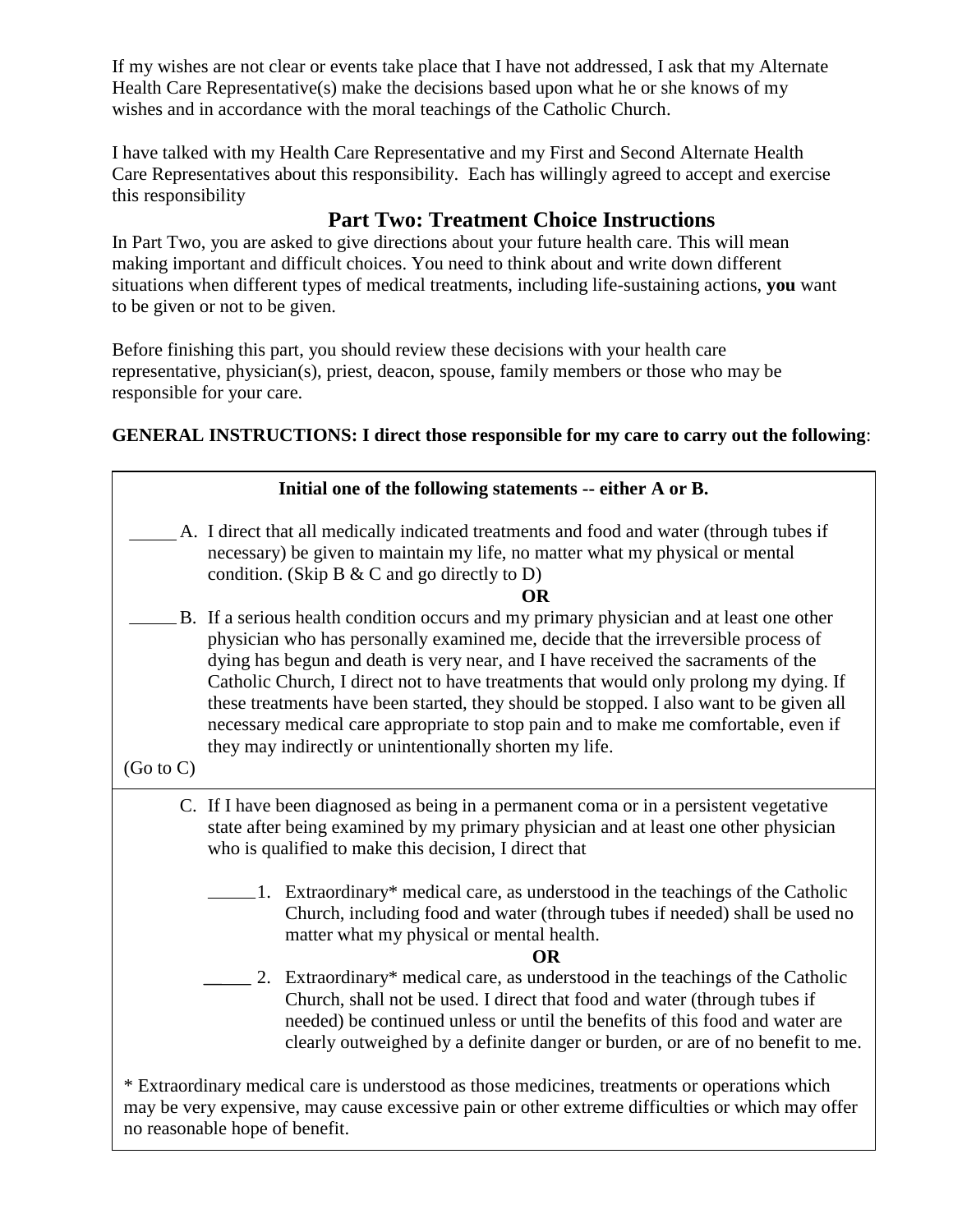Examples of extraordinary measures that I would want are as follows:

D. If I am pregnant and I am diagnosed as being in a permanent coma, in a persistent vegetative state or that the process of dying has begun and death is near, I direct that all medically indicated measures and food and water (through tubes if necessary) be given to maintain my life, regardless of my physical or mental condition, if this could maintain the life of my unborn child until birth.

\_\_\_\_\_\_\_\_\_\_\_\_\_\_\_\_\_\_\_\_\_\_\_\_\_\_\_\_\_\_\_\_\_\_\_\_\_\_\_\_\_\_\_\_\_\_\_\_\_\_\_\_\_\_\_\_\_\_\_\_\_\_\_\_\_\_\_\_\_\_\_\_\_\_\_\_\_\_

\_\_\_\_\_\_\_\_\_\_\_\_\_\_\_\_\_\_\_\_\_\_\_\_\_\_\_\_\_\_\_\_\_\_\_\_\_\_\_\_\_\_\_\_\_\_\_\_\_\_\_\_\_\_\_\_\_\_\_\_\_\_\_\_\_\_\_\_\_\_\_\_\_\_\_\_\_\_

\_\_\_\_\_\_\_\_\_\_\_\_\_\_\_\_\_\_\_\_\_\_\_\_\_\_\_\_\_\_\_\_\_\_\_\_\_\_\_\_\_\_\_\_\_\_\_\_\_\_\_\_\_\_\_\_\_\_\_\_\_\_\_\_\_\_\_\_\_\_\_\_\_\_\_\_\_\_

- E. The State of New Jersey recognizes the irreversible cessation of all functions of the entire brain, including the brain stem (also known as whole brain death), as a legal standard for the declaration of death. Generally, physicians will follow this standard. However, if you cannot accept this standard because of your personal religious beliefs, you may request that it not be applied in determining your death by **initialing** the following statement:
	- To declare my death on the basis of the irreversible cessation of all functions of the entire brain, including the brain stem, would violate my personal religious beliefs. I therefore direct that my death be declared solely on the basis of the traditional criteria of irreversible cessation of cardiopulmonary (heartbeat and breathing) function.

### **Organ Donation**

"The Gospel of life is to be celebrated above all in daily living, which should be filled with selfgiving love for others. . . . Over and above such outstanding moments, there is an everyday heroism, made up of gestures of sharing, big or small, which build up an authentic culture of life. A particularly praiseworthy example of such gestures is the donation of organs, performed in an ethically acceptable manner, with a view to offering a chance of health and even of life itself to the sick who sometimes have no other hope" (*Pope John Paul II, Evangelium Vitae, no. 86*).

#### Please **initial** one:

- Upon my death, I am willing to donate any parts of my body that may be beneficial to others.
- \_\_\_\_\_\_\_ Upon my death, I am not willing to donate any parts of my body that may be beneficial to others.